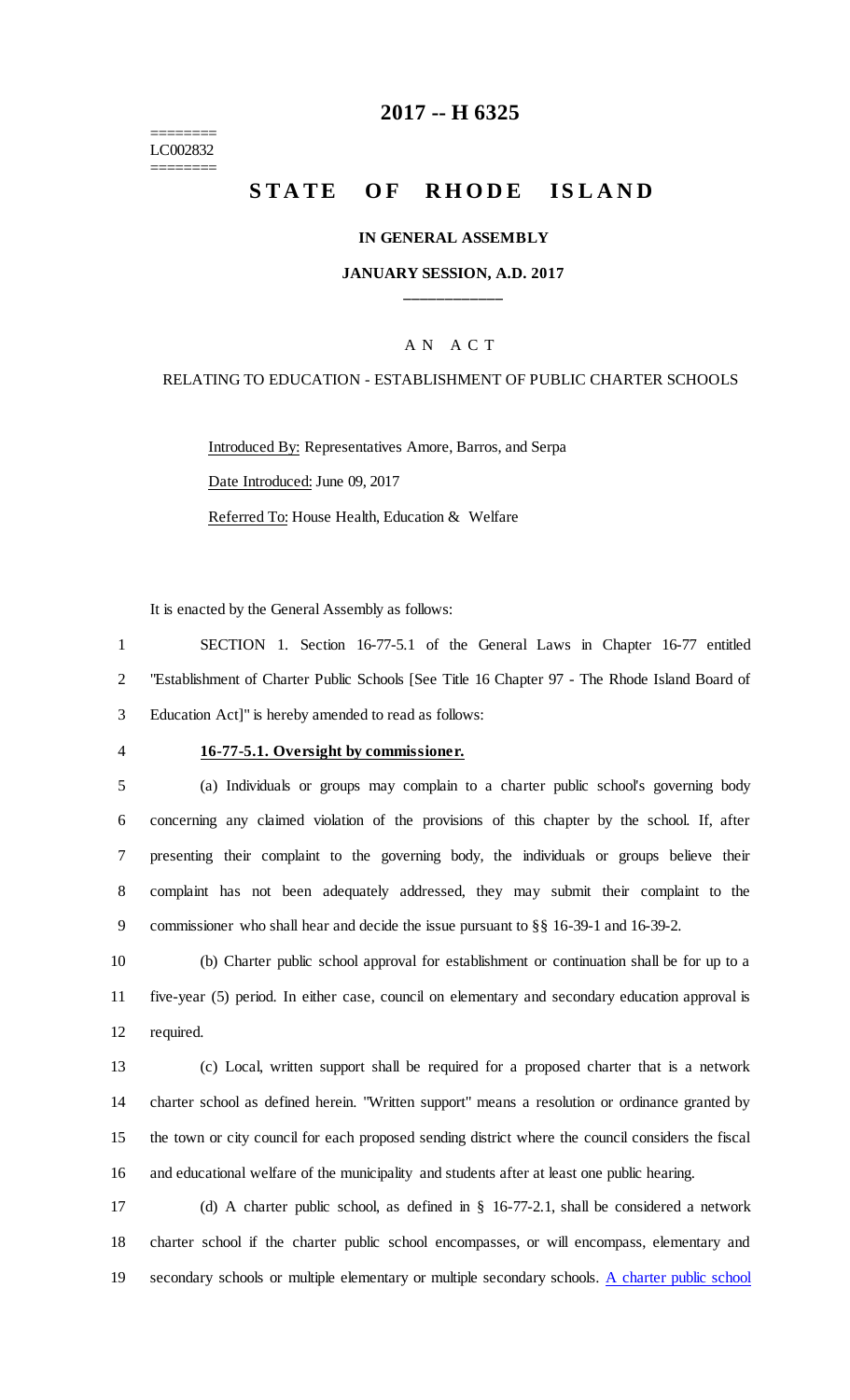that operates or will operate elementary school grades and middle school grades or operates or will operate middle school grades and high school grades shall be considered a network charter school notwithstanding the facility or administration of the school. (e) Charter public schools, as defined in § 16-77-2.1(4) and authorized as of the effective date of this act [July 13, 2016] shall be exempt from subsection (c) of this section and shall not require local, written support under subsection (c) for any proposed expansion or charter renewal. (f) A proposed charter, or amendment to a charter for expansion, may proceed through the approval process by removing districts that have not provided written support, in accordance with this section, from the catchment area and may be approved with the remaining districts in the catchment area, provided that the application satisfies the requirements of regulations and law. However, the charter may be revoked at any time if the school: (1) Materially violates provisions contained in the charter; (2) Fails to meet or pursue the educational objectives contained in the charter; (3) Fails to comply with fiscal accountability procedures as specified in the charter; (4) Violates provisions of law that have not been granted variance by the council on elementary and secondary education; or (5) After three (3) consecutive years of operation, is not a "high-performing charter school", defined as a charter public school that has demonstrated overall success, including: (i) Substantial progress in improving student achievement; and (ii) The management and leadership necessary to establish a thriving, financially viable charter public school. (g) After denying, or prior to non-renewing or revoking a charter, the department of elementary and secondary education will hold a hearing on the issues in controversy under § 16- 39-1. (h) The establishment of new charter public schools shall be contingent upon state approval and appropriation. SECTION 2. This act shall take effect upon passage.

#### ======== LC002832 ========